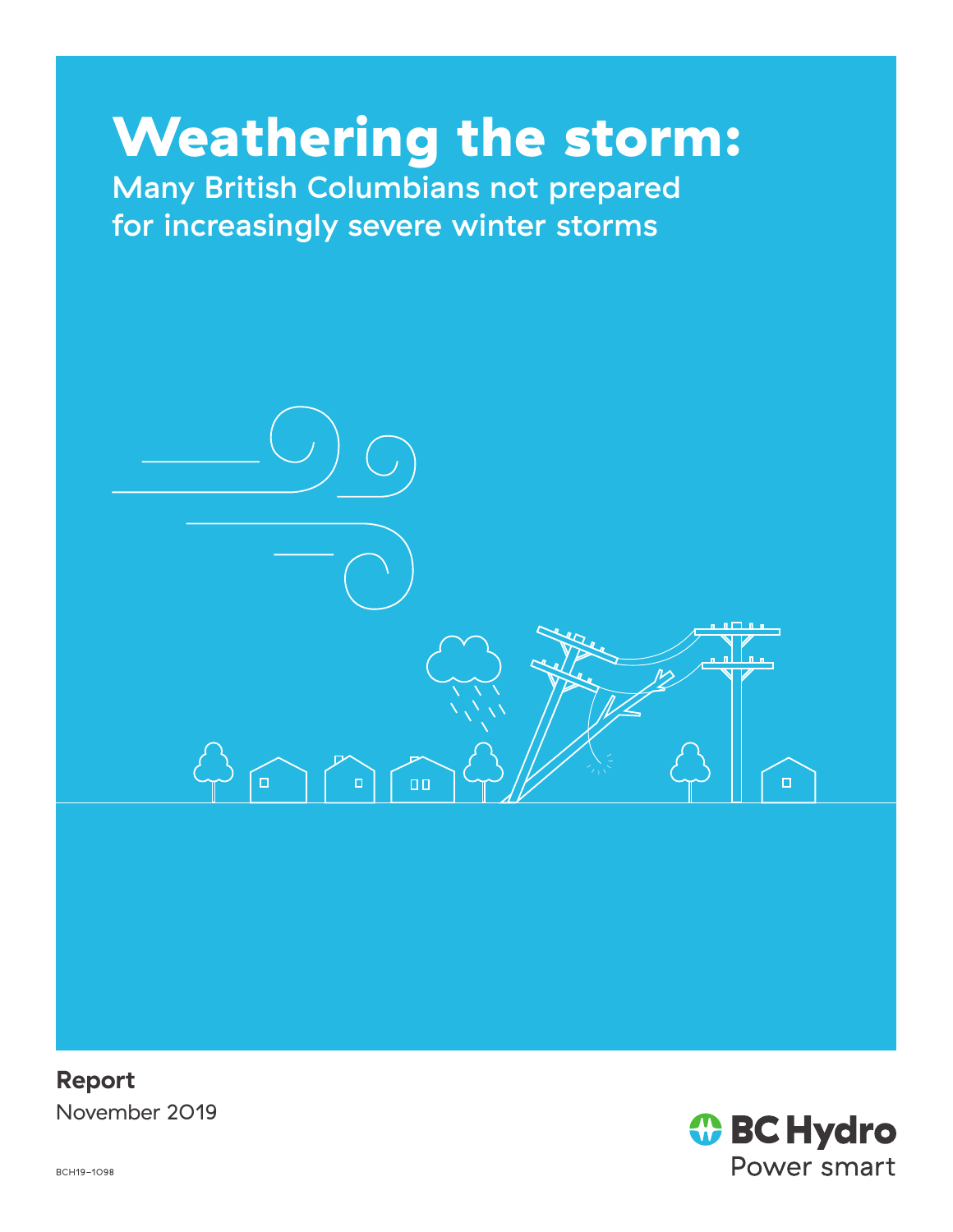# Weathering the storm: Many British Columbians not prepared for increasingly severe winter storms

Last December, BC Hydro experienced the worst windstorm in its history. The storm caused unprecedented system damage and left around 750,000 customers without power—with some in the hardest hit areas out for more than 72 hours. Despite this, many British Columbians remain unprepared for storm-related power outages.

## **Highlights**

- British Columbians have experienced two of the largest individual storm events in BC Hydro history in the past four years, each causing extensive damage to the province's electrical system and resulting in over 700,000 losing power.
- BC Hydro data shows in 2O18, customers on average experienced more storm-related power outages than ever before.
	- In fact, damage caused by adverse weather and trees and vegetation contacting BC Hydro equipment caused customers to lose power for over 11 million hours last year, more than double the five-year average of 5 million hours a year.
- The extent of storm-related damage was largely due to the December 2018 storm the worst in BC Hydro history—that caused unprecedented system damage and left around 750,000 customers without power – with around 7% of impacted customers out for more than 72 hours.
- $\circ$  Despite this, a survey<sup>1</sup> conducted by BC Hydro found nearly 60% of British Columbians have not taken steps to be more prepared for power outages caused by winter storms.
	- Only 50% of British Columbians have an emergency preparedness kit, and of those without one, only 12% are planning to purchase one this year.
- The survey found the majority of those impacted by the December 2018 storm felt they could have been more prepared for the storm. However, only half have taken steps to be more prepared for winter storms this year.
- Around 30% of those living on Vancouver Island think it is reasonable to be without power for up to 24 hours following a major storm event, while the same number living in Lower Mainland think only three to five hours is acceptable.
	- BC Hydro data shows approximately half of all outages caused by weather events are over three hours in length.
- One-third of British Columbians have encountered a downed power line following a windstorm and 15% have had a power line fall on or near their property.
	- The survey found almost 20% of British Columbians do not know how to tell if a downed power line is live, with over half incorrectly thinking a live power line emits a buzzing sound, movement or sparks.

#### **Solutions**

BC Hydro recommends British Columbians prepare for storm-related power outages by having a fully stocked emergency kit. This should include:

- A flashlight and extra batteries
- First aid kit
- Required medications
- Non-perishable food
- Bottled water for each member of the household to last at least 72 hours.
- Warm clothing and blankets

<sup>1</sup> Online survey conducted by Majid Khoury of 800 British Columbians between October 16 and 21, 2019.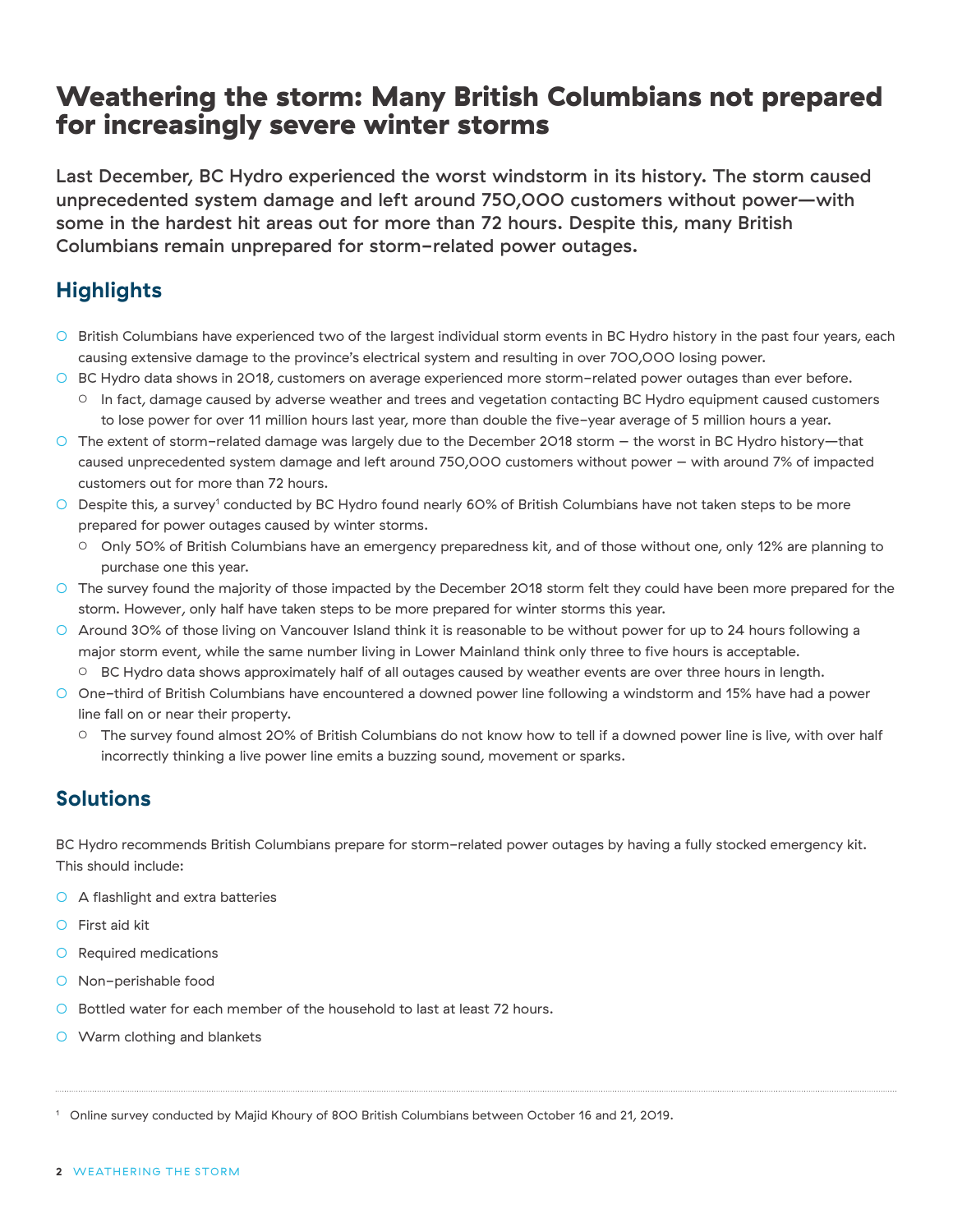With BC Hydro seeing increasing damage to its system caused by storms in recent years, it is important for British Columbians to know what to do if they come across a downed or damaged power line:

- Every downed power line should be treated as an emergency and considered live, even if it is not smoking, sparking or making a buzzing sound.
- Stay back at least 10 metres (33 feet)—about the length of a city bus.
- Dial 9-1-1 and let the dispatcher know a power line has fallen or is damaged.

To improve response times, BC Hydro remains focussed on preparing for storm season year-round. It is using its smart meter network along with introducing new technology and processes, including:

- Enhanced prediction logic: using an algorithm and the smart meter network, BC Hydro's system can confirm an outage and mark its location on a map, which a dispatcher can then analyze and dispatch a crew to investigate and make necessary repairs.
- Remote services apps: tools that allow field crews to communicate restoration progress more efficiently and accurately, including mobile apps and satellite communication devices for use when out of cell range.
- Improved meteorology models: this information provides greater insight into where and when a storm might hit so BC Hydro can ensure crews are ready to respond quickly.

### **Extreme weather leads to operational challenges, more power outages**

BC Hydro has experienced a number of operational challenges in recent years as more frequent weather events are causing more damage to its system, resulting in more power outages for its customers.

Last December, BC Hydro experienced the worst storm in its history. The storm affected more customers and did more damage than any other storm before it. It also required BC Hydro to undertake the largest mobilization of people, equipment and materials to respond to it. The storm generated more than twice the number of storm-related outages than BC Hydro experienced in all of 2013. Over 750,000 customers lost power—the majority in the Lower Mainland, Fraser Valley, Vancouver Island and the Gulf Islands.

In addition to this storm, BC Hydro experienced dozens of other major weather events—high winds, heavy rain, and

snow—between November 2017 and February 2018. In December 2018 alone, crews responded to major storm events in 28 of its districts across the province, from Parksville to Vanderhoof.

An unprecedented ice storm hit the Fraser Valley in December 2017 that created a number of unique challenges for crews. The freezing rain and below-zero temperatures caused ice to form on trees causing them to break and fall on to power lines and knock down power poles. In other cases, BC Hydro equipment became encased with ice, leading to outages. The poor weather conditions and icy roads made for an extremely challenging response for BC Hydro crews who had to pare back work at times to ensure their own safety.

In August 2015, the Lower Mainland and Vancouver Island were hit by an unusual late summer windstorm in 2015 that caused extensive damage to BC Hydro's system. The storm knocked out power to more than 700,000 customers over a three-day period. At the time, it was the single largest outage event in BC Hydro's history, until the December 2018 windstorm hit.

## **Preparing for power outages**

As BC Hydro—like other utilities across North America continues to face increasingly more severe weather events and more system damage, customers need to be prepared for the possibility for prolonged outages.

A recent survey<sup>1</sup> commissioned by BC Hydro found almost half of British Columbians think winter storms have gotten worse in recent years, leading to more damage and more power outages. The survey found nearly 50% of British Columbians experienced a power outage that resulted from damage caused by a winter storm in the past 12 months, and 60% of those experienced two or more of these types of outages.

Despite this, nearly 60% of British Columbians have not taken steps to be more prepared for power outages that could result from these storms. The survey also found more than half do not have an emergency preparedness kit—and only 12% are planning to purchase one this winter.

The survey found that of those that experienced an outage following the December 2018 storm, 90% had their power out for more than three hours. And of those, 55% felt their household could have been more prepared for the storm and for being without power in the hours and days following. However, more than half have not taken steps since to be more prepared.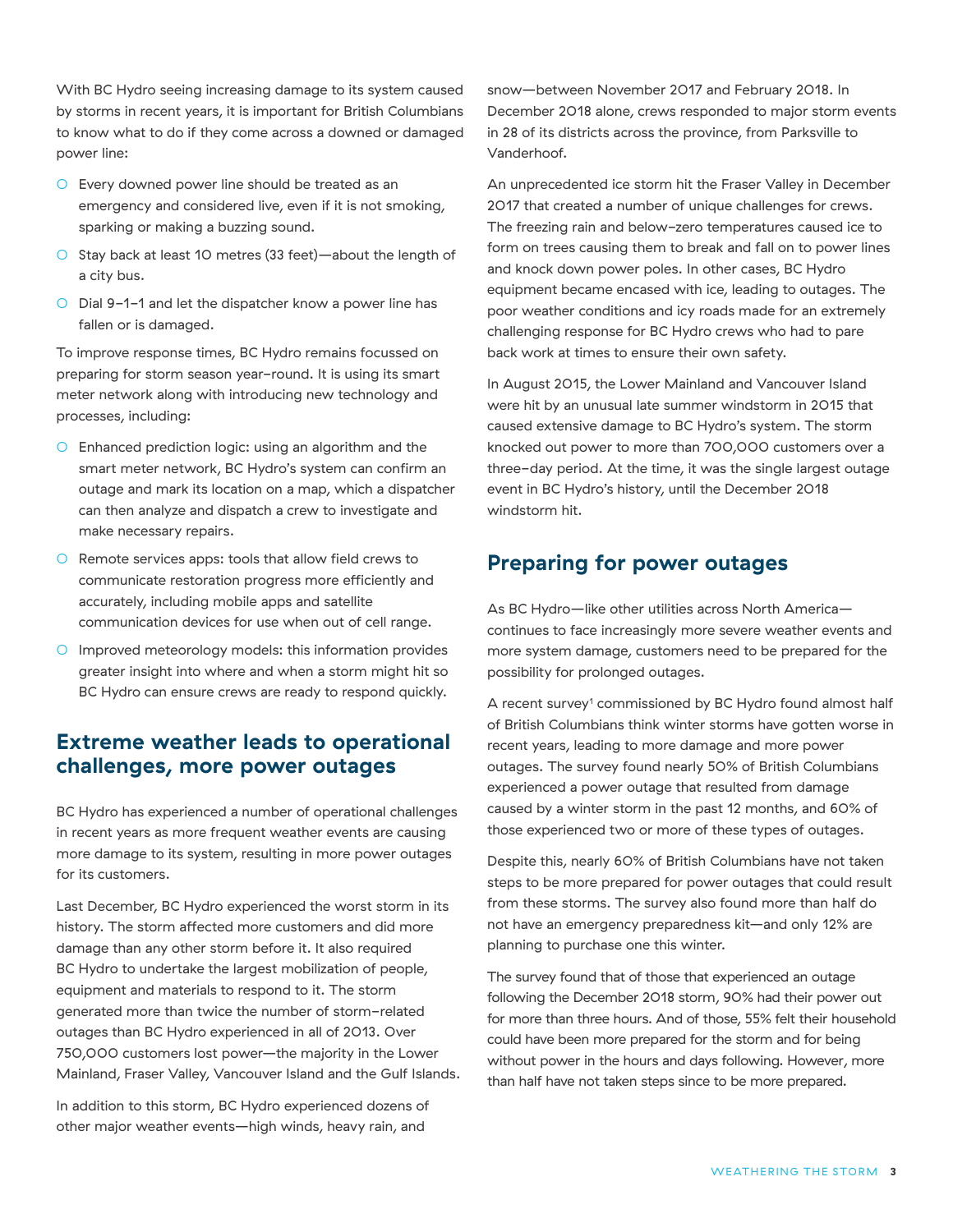## **Staying safe in the aftermath of a storm**

Damage to BC Hydro's electrical system is more common during the fall and winter months as strong wind, heavy rain and snow can cause tree branches to knock down power lines and damage other electrical equipment. One-third of British Columbians have encountered a downed power line in a windstorm and 15% have had a power line fall on or near their property. Still, many do not know what to do in the event of a downed power line.

For example, the survey found almost 20% of British Columbians do not know how to tell if a downed power line is live, and over half of those surveyed incorrectly think a live power line emits a buzzing sound, movement or sparks.

Stronger and more frequent storms increase the potential for emergency situations created by damage to BC Hydro's system, including downed power lines. The danger of downed power lines is more significant given there is no way to tell if the line is live. This is why it is important for the public to assume every down or damaged power line is live and dangerous—even if it is not smoking, sparking, or making a buzzing sound and should be reported to 9-1-1.

#### **Outage causes**

Over the past five years, trees and adverse weather caused BC Hydro customers to lose power for an average of five million hours a year. In 2018, the average number of hours lost was more than double that at 11 million hours.

Province-wide, tree-related outages were up 29% in 2018, compared to the five-year average.

- Vancouver Island saw a 100% increase.
- The Lower Mainland saw a 16% increase.
- O The North, Central and South Interior saw a 13% decrease.

Combining the damage caused by trees and branches with adverse weather that B.C. typically experiences during the late fall and winter months, this added up to being the cause of around 30% of outages last year.

#### **TOP OUTAGE CAUSES IN 2018**



Adverse Environment: corrosion/rot, fire, flooding/slides, pollution, salt spray and vibration.

Other: construction, dig-ins, customer problems, vandalism, objects, incorrect construction or installation, personnel error, abnormal voltages, etc. Unknown: causes that could not be clearly identified at the time.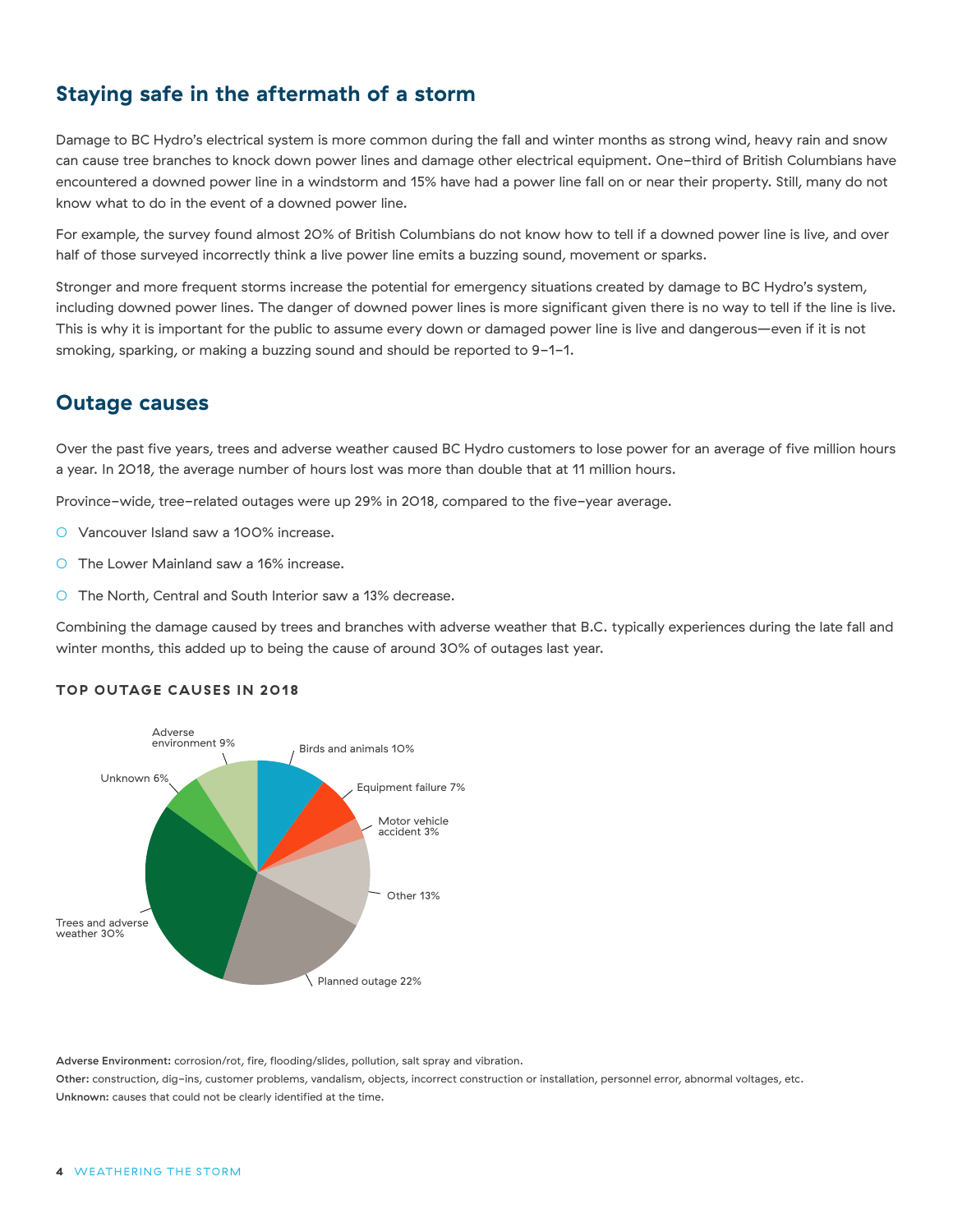## **BC Hydro service territory**

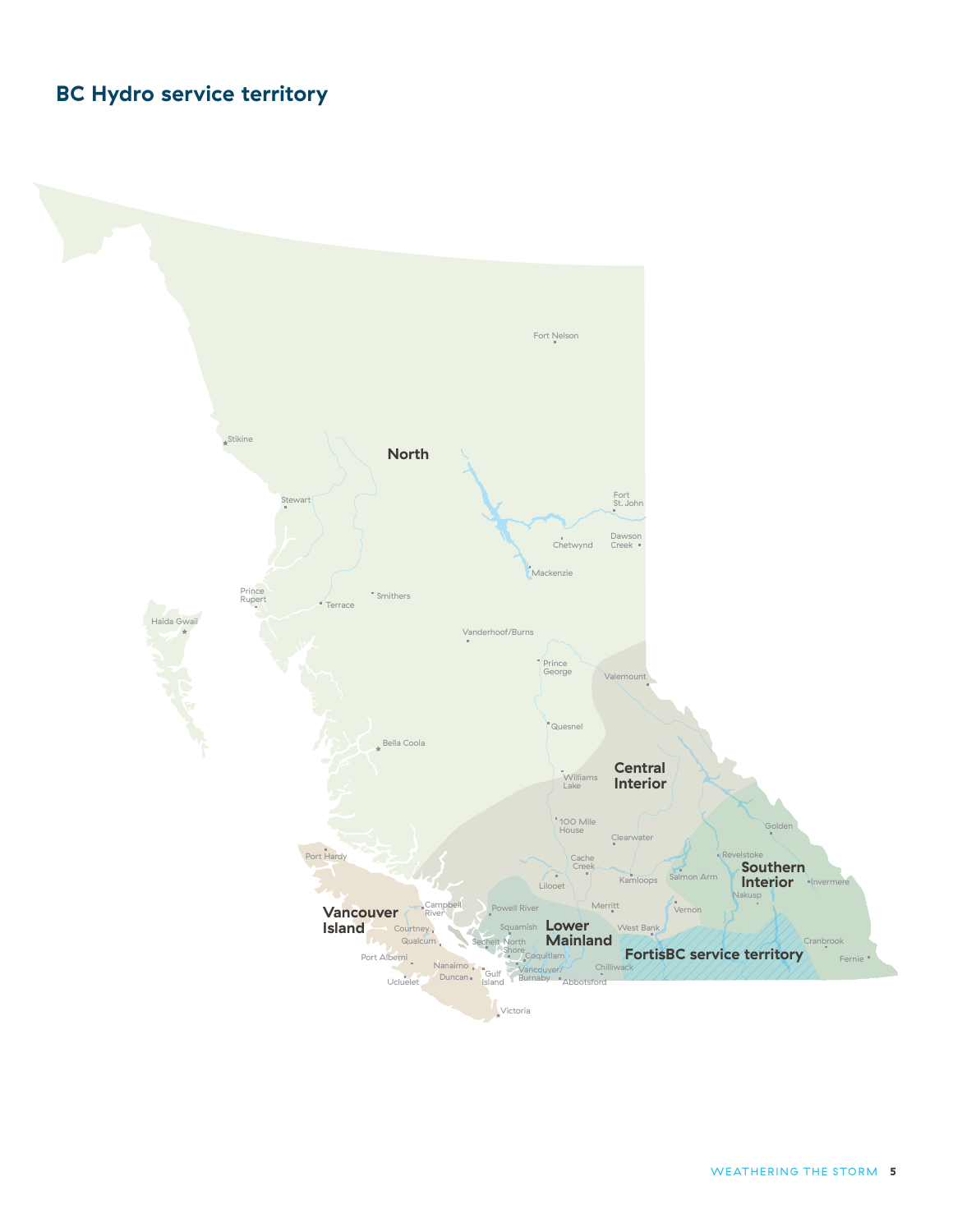### **Vancouver Island and Gulf Islands**

Vancouver Island and the Gulf Islands were the hardest hit by the December 2018 storm with over 87% of BC Hydro customers experiencing an outage during the event. Those in the hardest hit areas were without power for multiple days.

The storm caused hundreds of trees to fall across the region, making roads impassable in some places. In fact, because of this, BC Hydro data shows the number of tree-related outages on the Island increased by 100% last year compared to the five-year average.

#### **TOP OUTAGE CAUSES ON VANCOUVER ISLAND (2018)**



BC Hydro data shows that due to the storm and lengthy power outages that it caused, the average customer on the Island was without power 257% longer than the regions' five-year average. In fact, the average customer was without power for an average of 7.7 hours in 2018—that is 278% longer than the 2.76 hours experienced in 2017.

## **Lower Mainland and Fraser Valley**

The average customer in the Lower Mainland was without power for around 3.8 hours in 2018, this is about 25% longer than 2017, but just 9% above the five-year average of 3.5 hours. Lower Mainland customers experienced the highest average outage duration in 2015 due to the extensive damage caused by the August 2015 windstorm.

As BC Hydro continues to improve the reliability of its system by replacing power poles and performing regular upgrades, planned outages were the number one reason customers in the Lower Mainland were without power in 2018. The second highest cause of outages was adverse weather causing trees and vegetation to come into contact with BC Hydro equipment, responsible for 20% of all outages in the Lower Mainland and Fraser Valley

#### **TOP OUTAGE CAUSES IN THE LOWER MAINLAND (2018)**



### **North**

Customers in the North were without power for an average of 2.4 hours in 2018 – this is just below the five-year average of 2.8 hours.

#### **TOP OUTAGE CAUSES IN NORTH (2018)**



## **Central Interior**

Customers in Central Interior were without power for an average of 2.4 hours during 2018. This is 23% less than the five-year average and 44% lower than last year's average time of 4.32 hours.

#### **TOP OUTAGE CAUSES IN CENTRAL INTERIOR (2018)**

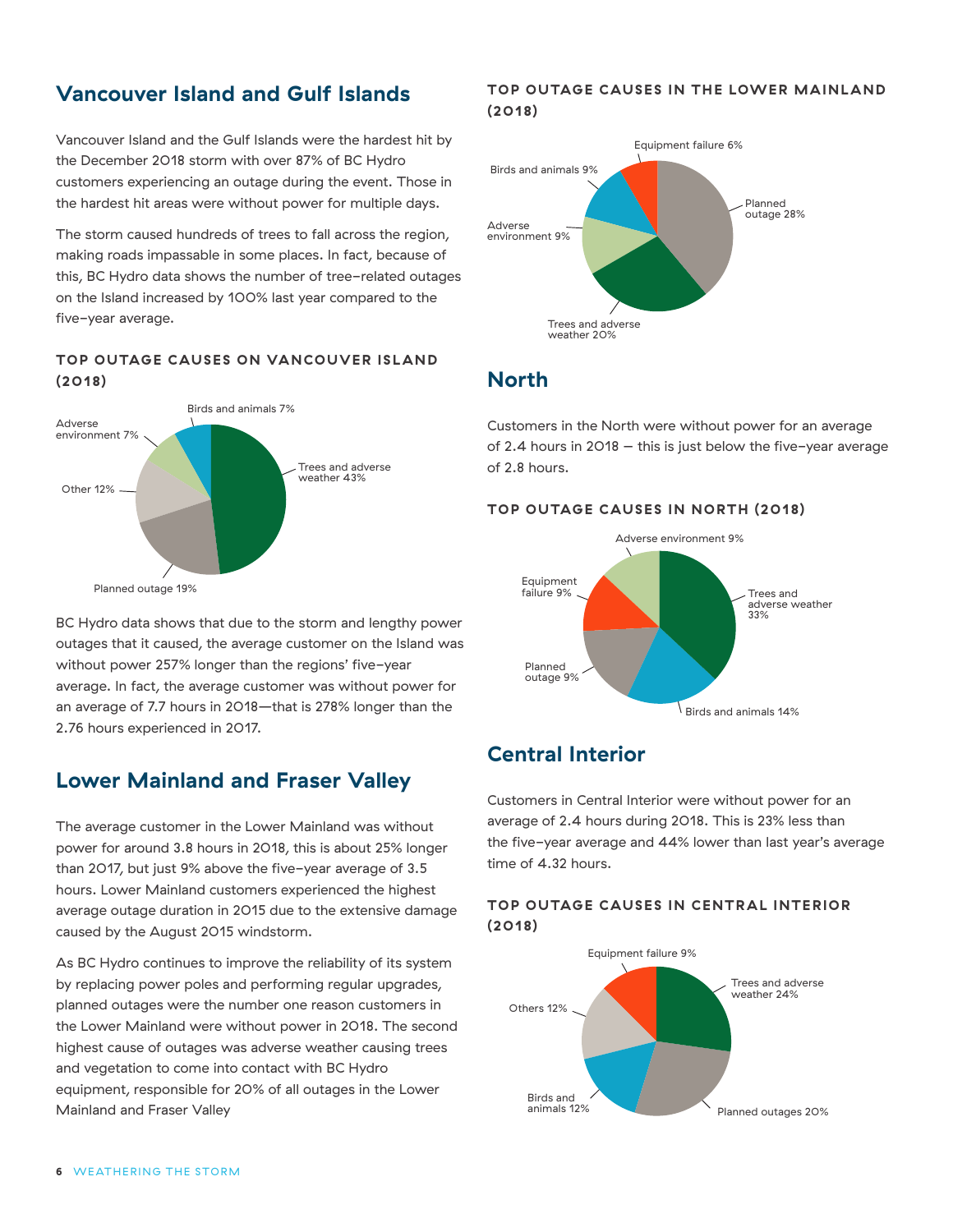#### **Southern Interior**

Customers in the Southern Interior were without power for around 2.34 hours in 2018—this is around 7% lower than the five-year average and around 44% less than 3.1 hours in 2017.

#### **TOP OUTAGE CAUSES IN SOUTHERN INTERIOR (2018)**



#### **Outage impacts in rural areas vs. urban centres**

BC Hydro serves over four million customers across all regions of the province. Each region is unique and has its own challenges when it comes to outage restoration. For densely populated urban areas, like the Lower Mainland, stormy weather can cause hundreds of small distribution outages that affect a significant number of customers given the high number of customers served by each line. BC Hydro classifies an 'urban district' as one that has more than 150 customers served by each square kilometre.

Some of the most damaging storms can result in hundreds of individual distribution outages. This can be very time consuming work for crews as they have to visit each site individually to make repairs—such as repairing power poles or restringing power lines—to restore customers. However, it typically takes less time for crews to travel between locations given the close proximity of BC Hydro's district offices to urban centres. As the population in urban centres continues to increase, it will increase the likelihood of higher number of customer outages in these areas.

In comparison, BC Hydro's 'rural districts' are those that have less than 20 customers served by each square kilometre, while those with between 20 and 150 customers are considered 'mixed'. When major events occur that cause damage to BC Hydro's distribution system in these more rural areas, typically less customers are impacted. However, the time it takes for power to be restored can be longer given the need for crews

to often travel from further distance to access the area. Often these customers are served by long power lines that have very few customers relative the length of the power line.

'Transmission outages' are outages that result from damage to BC Hydro's bulk transmission system. These outages typically affect several thousand customers at one time. Depending on the type of damage, BC Hydro can often perform 'switching', which allows it to move affected customers onto a different line while it works on repairs. Repairs to the transmission system following a major storm event can be challenging, as the damaged infrastructure is often located in remote, or hard to access areas. In these cases, BC Hydro may rely upon helicopter flyovers to inspect the damage before developing a plan for repairs. Adverse weather can impact flight conditions and delay crews' ability to conduct inspections and subsequent repairs.

Despite the increasing challenging storms, BC Hydro's response times continue to the best amongst utilities across North America. On average, BC Hydro crews restore over 95% of customers within 24 hours following a storm event.

Given the increasingly challenging storms BC Hydro has experienced in recent years, it is recommended that British Columbians prepare for the possibility of being without power for at least 72 hours by having a fully stocked emergency kit. This should include:

- A flashlight and extra batteries
- First aid kit
- Required medications
- O Non-perishable food
- Bottled water for each member of the household for 72 hours.
- Warm clothing and blankets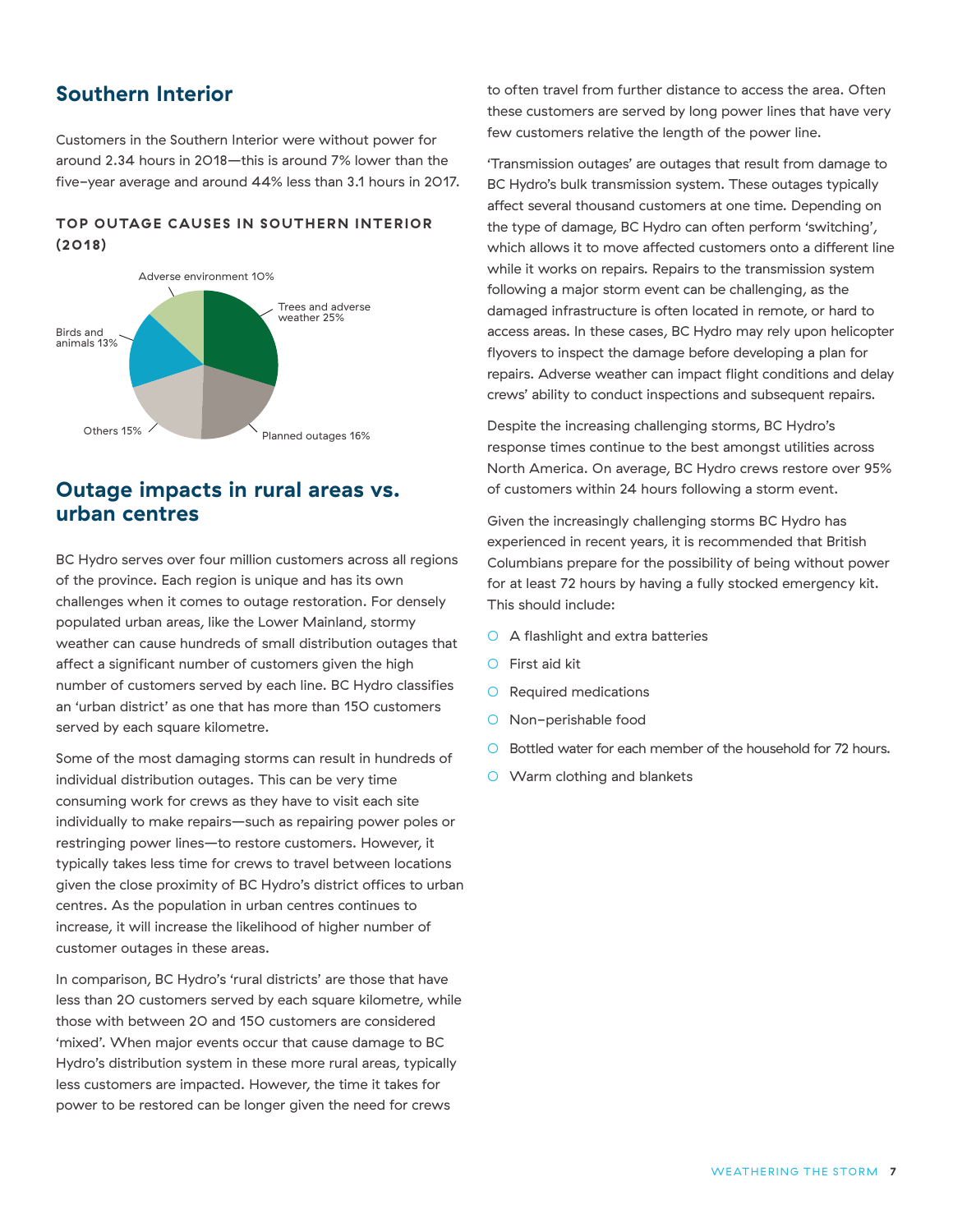#### **Solutions**

BC Hydro remains focused on preparing for storm season year-round. It is using its smart meter network and introducing new technology and processes to improve its response times, some of which includes:

- Enhanced prediction logic: using an algorithm and the smart meter network, BC Hydro's system can confirm an outage and mark its location on a map, where a dispatcher can then analyze and send a crew to investigate and make necessary repairs.
- Remote services apps: tools that allow field crews to communicate restoration progress more efficiently and accurately, including mobile apps and satellite communication devices for use when out of cell range.
- Improved meteorology models: this information provides greater insight into where and when a storm might hit so BC Hydro can ensure crews are ready to respond quickly. In addition, BC Hydro reviews its response at the end of every storm regardless of the storm's size.

BC Hydro spends around \$50 million each year on its vegetation management program to help prevent tree-related outages. This includes performing regular inspections of its system to check for trees and other vegetation growing under or adjacent to its system that could pose a risk and lead to power outages. In 2018, crews removed over 52,000 trees that posed a risk to its system.

BC Hydro also performs regular maintenance and upgrades to the system to help ensure reliability and prevent outages. This includes replacing approximately 10,000 power poles each year that become damaged by adverse weather, wildlife or weakened by age.